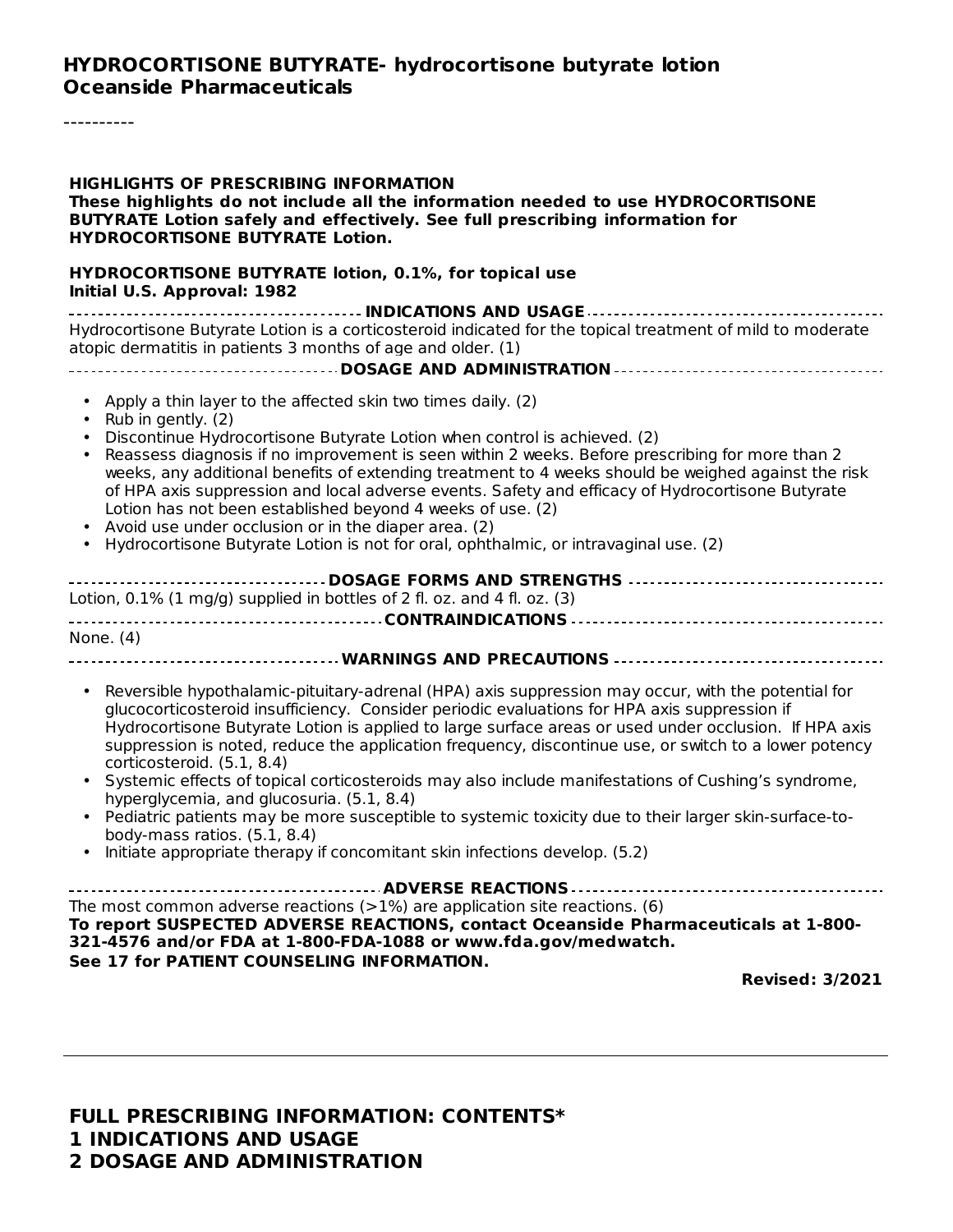#### **3 DOSAGE FORMS AND STRENGTHS**

#### **4 CONTRAINDICATIONS**

#### **5 WARNINGS AND PRECAUTIONS**

- 5.1 Hypothalamic-Pituitary-Adrenal (HPA) Axis Suppression
- 5.2 Concomitant Skin Infections
- 5.3 Allergic Contact Dermatitis

## **6 ADVERSE REACTIONS**

- 6.1 Clinical Trials Experience
- 6.2 Postmarketing Experience

## **8 USE IN SPECIFIC POPULATIONS**

- 8.1 Pregnancy
- 8.3 Nursing Mothers
- 8.4 Pediatric Use
- 8.5 Geriatric Use

#### **11 DESCRIPTION**

## **12 CLINICAL PHARMACOLOGY**

- 12.1 Mechanism of Action
- 12.3 Pharmacokinetics

## **13 NONCLINICAL TOXICOLOGY**

13.1 Carcinogenesis, Mutagenesis, Impairment of Fertility

#### **14 CLINICAL STUDIES**

#### **16 HOW SUPPLIED/STORAGE AND HANDLING**

#### **17 PATIENT COUNSELING INFORMATION**

 $\ast$  Sections or subsections omitted from the full prescribing information are not listed.

## **FULL PRESCRIBING INFORMATION**

## **1 INDICATIONS AND USAGE**

Hydrocortisone Butyrate Lotion is indicated for the topical treatment of mild to moderate atopic dermatitis in patients 3 months of age and older.

## **2 DOSAGE AND ADMINISTRATION**

Apply a thin layer to the affected skin areas two times daily and rub in gently. Do not apply Hydrocortisone Butyrate Lotion in the diaper area unless directed by a physician.

Discontinue therapy when control is achieved. If no improvement is seen within 2 weeks, reassessment of the diagnosis may be necessary. Before prescribing for more than 2 weeks, any additional benefits of extending treatment to 4 weeks should be weighed against the risk of HPA axis suppression and local adverse events. The safety and efficacy of Hydrocortisone Butyrate Lotion has not been established beyond 4 weeks of use [see Warnings and Precautions (5.1)].

Do not use Hydrocortisone Butyrate Lotion with occlusive dressings unless directed by a physician. Avoid use in the diaper area, as diapers or plastic pants may constitute occlusive dressings.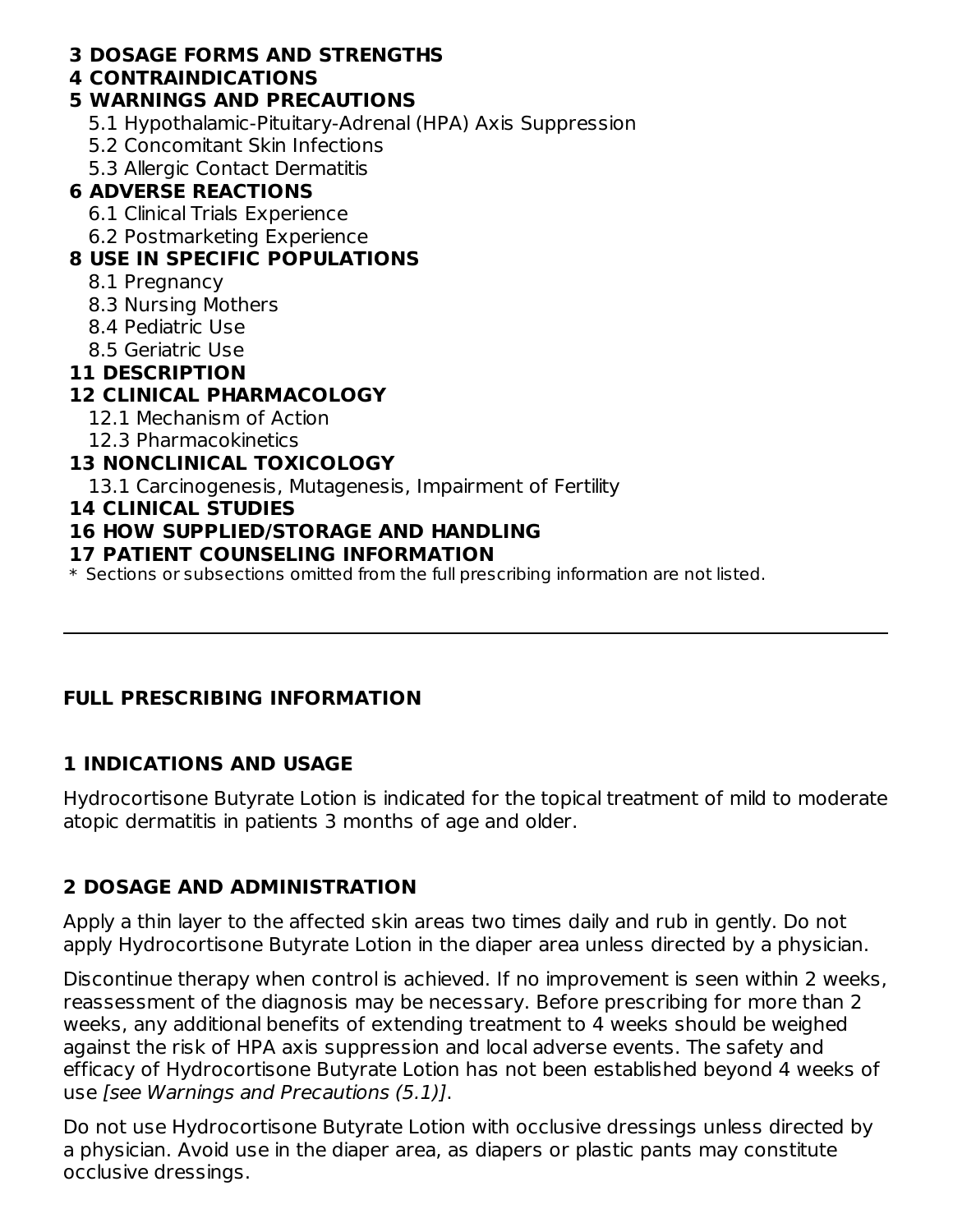Hydrocortisone Butyrate Lotion is not for oral, ophthalmic, or intravaginal use.

## **3 DOSAGE FORMS AND STRENGTHS**

Lotion, 0.1%. Each gram of Hydrocortisone Butyrate Lotion contains 1 mg of hydrocortisone butyrate in a white to off-white lotion base. Hydrocortisone Butyrate Lotion is supplied in bottles of 2 fl. oz. and 4 fl. oz.

## **4 CONTRAINDICATIONS**

None.

# **5 WARNINGS AND PRECAUTIONS**

## **5.1 Hypothalamic-Pituitary-Adrenal (HPA) Axis Suppression**

Systemic effects of topical corticosteroids may include reversible HPA axis suppression, manifestations of Cushing's syndrome, hyperglycemia, and glucosuria.

Studies conducted in pediatric subjects demonstrated reversible HPA axis suppression after use of Hydrocortisone Butyrate Lotion. Pediatric patients may be more susceptible than adults to systemic toxicity from equivalent doses of Hydrocortisone Butyrate Lotion due to their larger skin-surface-to-body-mass ratios [see Use in Specific Populations (8.4)].

Patients applying a topical corticosteroid to a large surface area or to areas under occlusion should be considered for periodic evaluation of the HPA axis. This may be done by using cosyntropin (ACTH $_{\rm 1\text{-}24}$ ) stimulation testing (CST).

Minimize systemic corticosteroid effects by mitigating the risk factors for increased systemic absorption and using Hydrocortisone Butyrate Lotion as recommended [see Dosage and Administration (2)].

If HPA axis suppression is noted, the frequency of application should be reduced or the drug should be withdrawn, or a less potent corticosteroid should be substituted. Signs and symptoms of glucocorticosteroid insufficiency may occur, requiring supplemental systemic corticosteroids *[see Adverse Reactions (6)]*.

# **5.2 Concomitant Skin Infections**

If skin infections are present or develop, an appropriate antifungal, antibacterial or antiviral agent should be used. If a favorable response does not occur promptly, use of Hydrocortisone Butyrate Lotion should be discontinued until the infection has been adequately controlled [see Adverse Reactions (6)].

# **5.3 Allergic Contact Dermatitis**

Allergic contact dermatitis with corticosteroids is usually diagnosed by observing a failure to heal rather than noticing a clinical exacerbation. Such an observation should be corroborated with appropriate patch testing. Discontinue Hydrocortisone Butyrate Lotion if the diagnosis is established [see Adverse Reactions (6)].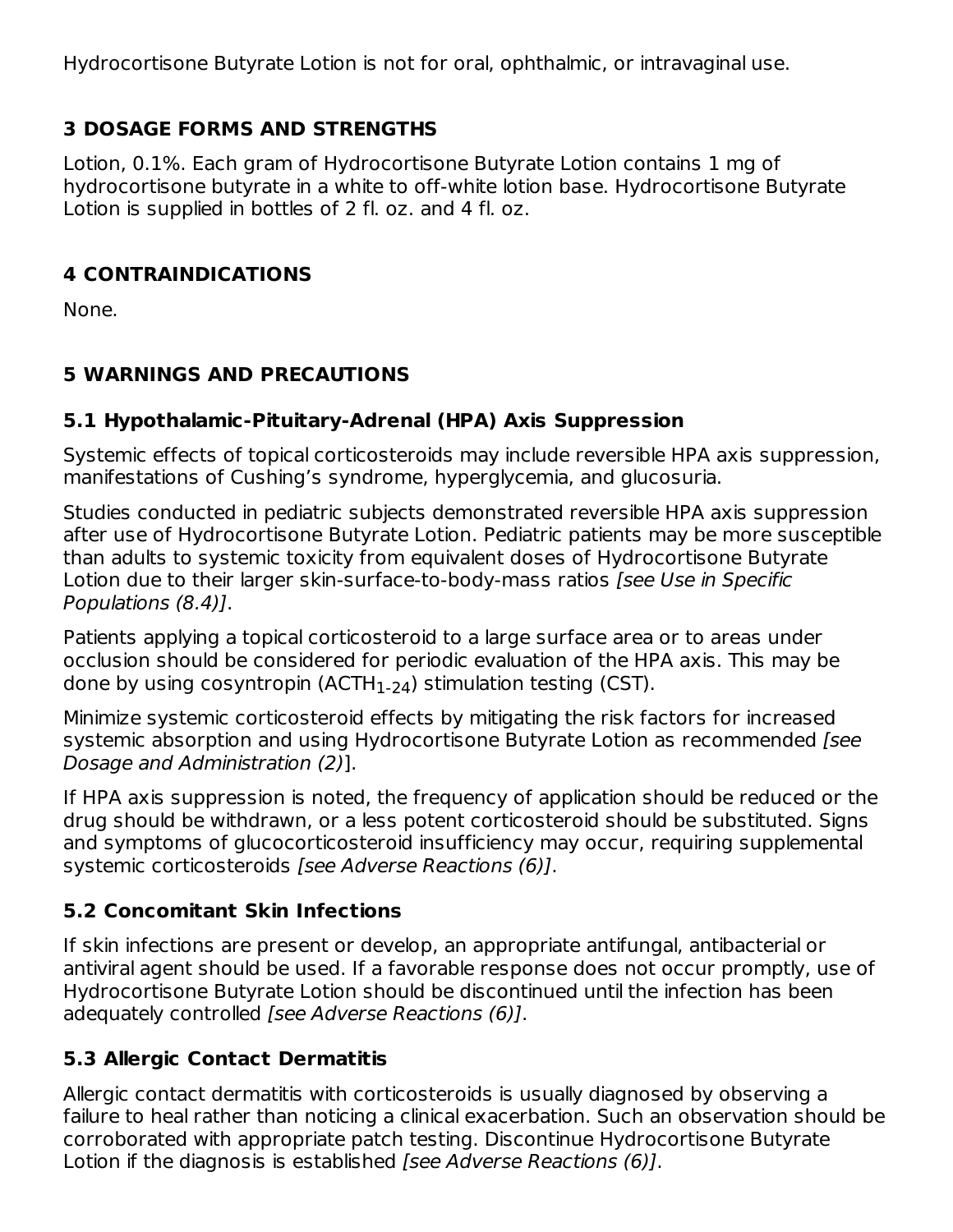# **6 ADVERSE REACTIONS**

The following adverse reactions are discussed in greater detail in other sections of the labeling:

- HPA axis suppression. This has been observed in pediatric subjects using Hydrocortisone Butyrate Lotion [see Warnings and Precautions (5.1)and Use in Specific Populations (8.4)]
- Concomitant skin infections [see Warnings and Precautions (5.2)]
- Allergic contact dermatitis [see Warnings and Precautions (5.3)]

## **6.1 Clinical Trials Experience**

Because clinical trials are conducted under widely varying conditions, the adverse reaction rates observed cannot be directly compared to rates in other clinical trials and may not reflect the rates observed in clinical practice.

The safety data derived from Hydrocortisone Butyrate Lotion clinical trials reflect exposure to Hydrocortisone Butyrate Lotion twice daily for up to 4 weeks in separate clinical trials involving pediatric subjects 3 months to 18 years of age and adult subjects 18 years of age and older with mild to moderate atopic dermatitis.

Adverse reactions shown in the tables below include those for which there is some basis to believe there is a causal relationship to Hydrocortisone Butyrate Lotion. Although the rates of application site reactions in the vehicle group were greater than those in the Hydrocortisone Butyrate group in both studies, these rates are included in the tables (Table 1 and Table 2) because skin irritation is a known adverse reaction of topical corticosteroids.

|                                                                                                                                                 | <b>Hydrocortisone Butyrate</b><br>Lotion<br>$(n=139)$ n $(\%)$ | <b>Vehicle</b><br>$(n=145)$ n $(\%)$ |
|-------------------------------------------------------------------------------------------------------------------------------------------------|----------------------------------------------------------------|--------------------------------------|
| Application site reactions,<br>including application site<br>burning, pruritus, dermatitis,<br>erythema, eczema,<br>inflammation, or irritation | 2(1)                                                           | 20(14)                               |
| Infantile acne                                                                                                                                  | 1(1)                                                           | 0(0)                                 |
| Skin depigmentation                                                                                                                             | 1(1)                                                           | 0(0)                                 |

#### **TABLE 1. Frequency of adverse reactions in pediatric subjects with mild to moderate atopic dermatitis**

#### **TABLE 2. Frequency of adverse reactions in adult subjects with mild to moderate atopic dermatitis**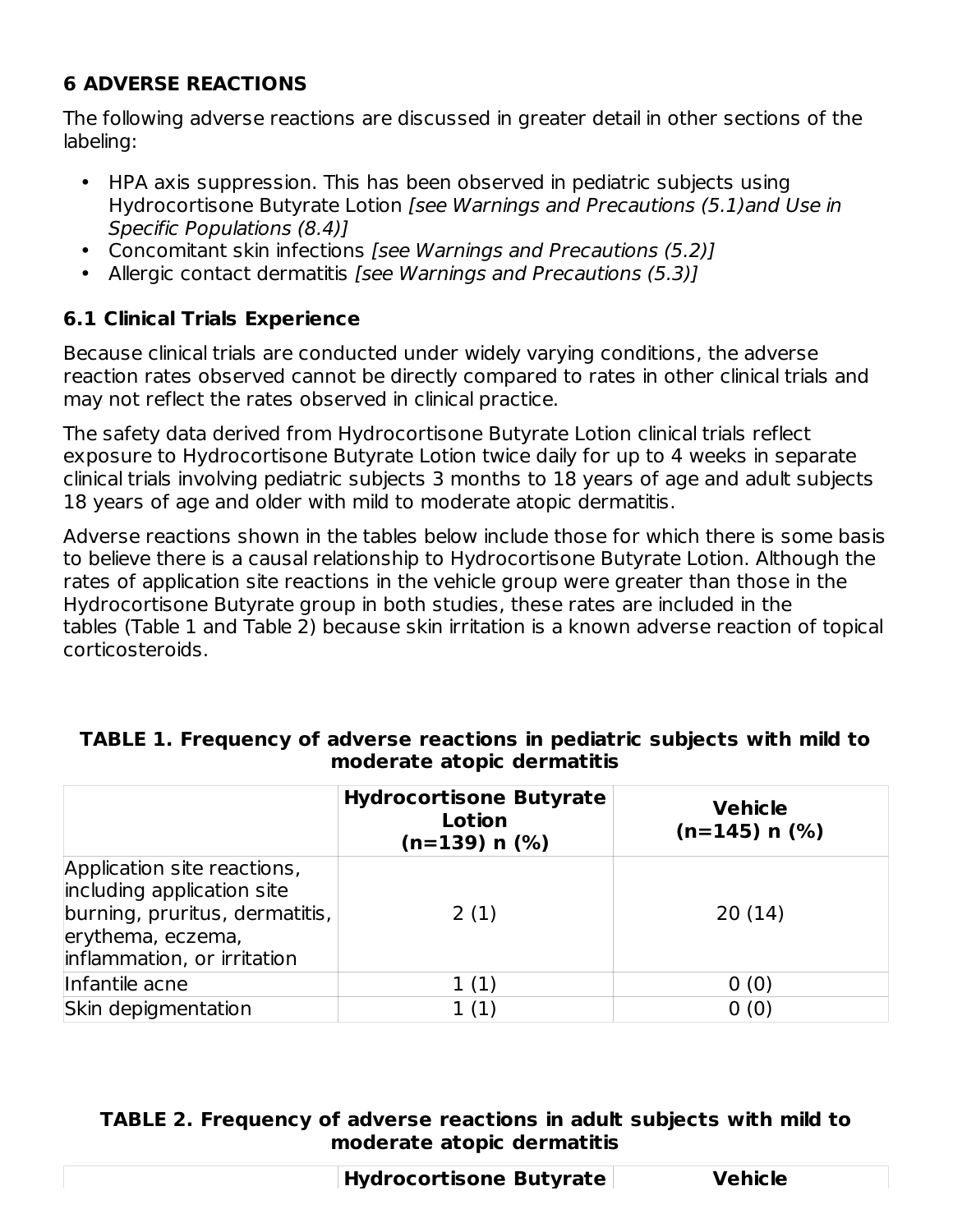|                                                                                                                    | Lotion<br>$(n=151)$ n $(\%)$ | $(n=150)$ n $(\%)$ |
|--------------------------------------------------------------------------------------------------------------------|------------------------------|--------------------|
| Application site reactions,<br>including application site<br>burning, dermatitis, eczema,<br>erythema, or pruritus | 5(3)                         | 7(5)               |

#### **6.2 Postmarketing Experience**

Because adverse reactions are reported voluntarily from a population of uncertain size, it is not always possible to reliably estimate their frequency or establish a causal relationship to drug exposure.

The following additional local adverse reactions have been reported infrequently with topical corticosteroids, and they may occur more frequently with the use of occlusive dressings and higher potency corticosteroids. These reactions included: irritation, folliculitis, acneiform eruptions, hypopigmentation, perioral dermatitis, allergic contact dermatitis, secondary infection, skin atrophy, striae, miliaria, and telangiectasia.

## **8 USE IN SPECIFIC POPULATIONS**

#### **8.1 Pregnancy**

#### **Pregnancy Category C.**

There are no adequate and well-controlled studies in pregnant women. Therefore, Hydrocortisone Butyrate Lotion should be used during pregnancy only if the potential benefit justifies the potential risk to the fetus.

Corticosteroids have been shown to be teratogenic in laboratory animals when administered systemically at relatively low dosage levels. Some corticosteroids have been shown to be teratogenic after dermal application in laboratory animals.

Note: The animal multiples of human exposure calculations in this label were based on body surface area comparisons for an adult (i.e., mg/m<sup>2</sup>/day dose comparisons) assuming 100% human percutaneous absorption of a maximum topical human dose (MTHD) for hydrocortisone butyrate lotion (25 g lotion).

Systemic embryofetal development studies were conducted in rats and rabbits. Subcutaneous doses of 0.6, 1.8, and 5.4 mg/kg/day hydrocortisone butyrate were administered to pregnant female rats during gestation days 6 – 17. In the presence of maternal toxicity, fetal effects noted at 5.4 mg/kg/day (2X MTHD) included an increased incidence of ossification variations and unossified sternebra. No treatment-related effects on embryofetal toxicity or teratogenicity were noted at doses of 5.4 mg/kg/day and 1.8 mg/kg/day, respectively (2X MTHD and 0.7X MTHD, respectively).

Subcutaneous doses of 0.1, 0.2 and 0.3 mg/kg/day hydrocortisone butyrate were administered to pregnant female rabbits during gestation days 7 – 20. An increased incidence of abortion was noted at 0.3 mg/kg/day (0.2X MTHD). In the absence of maternal toxicity, a dose-dependent decrease in fetal body weight was noted at doses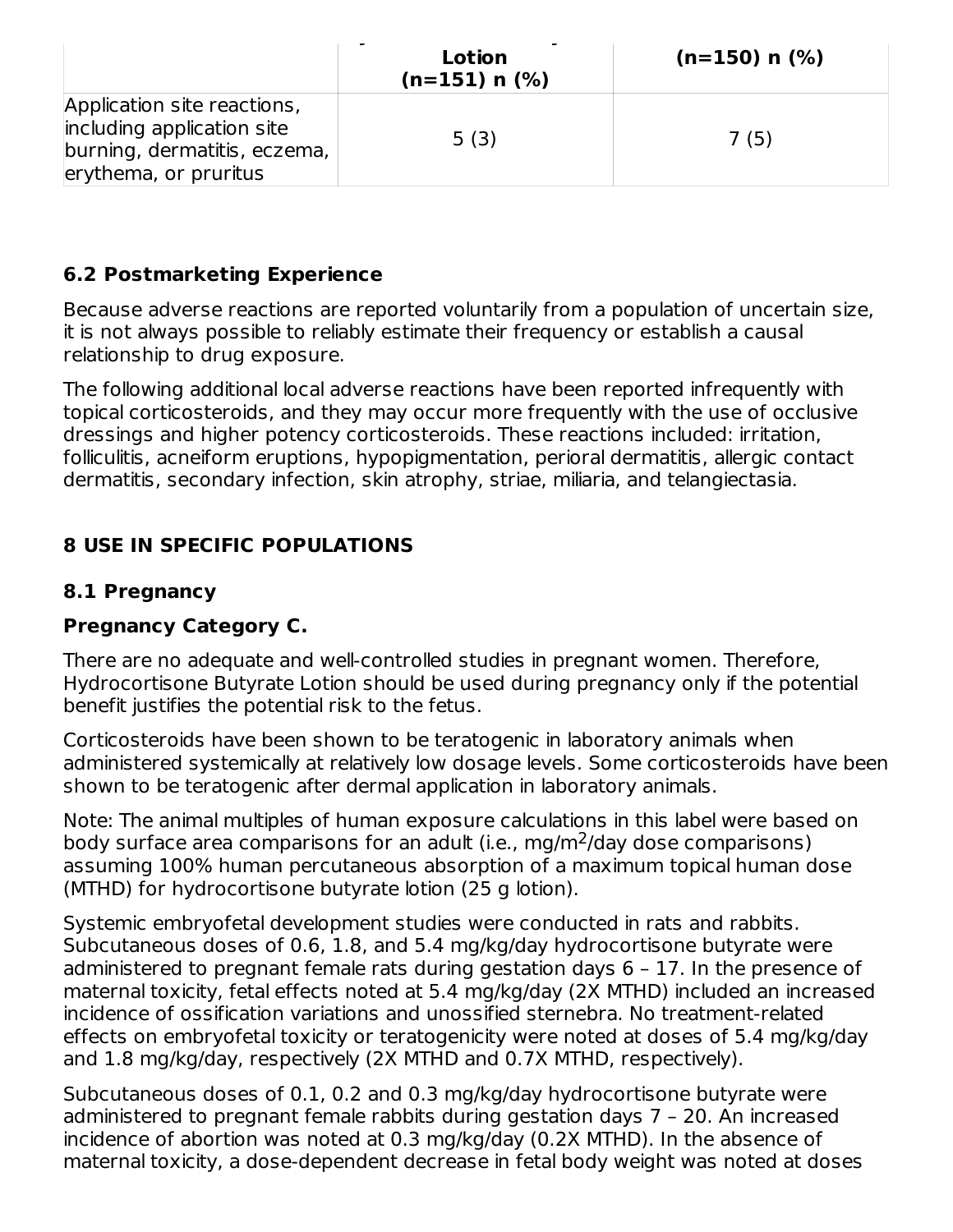≥0.1 mg/kg/day (0.1X MTHD). Additional indicators of embryofetal toxicity (reduction in litter size, decreased number of viable fetuses, increased post-implantation loss) were noted at doses ≥0.2 mg/kg/day (0.2X MTHD). Additional fetal effects noted in this study included delayed ossification noted at doses ≥0.1 mg/kg/day and an increased incidence of fetal malformations (primarily skeletal malformations) noted at doses ≥0.2 mg/kg/day. A dose at which no treatment-related effects on embryofetal toxicity or teratogenicity were observed was not established in this study.

Additional systemic embryofetal development studies were conducted in rats and mice. Subcutaneous doses of 0.1 and 9 mg/kg/day hydrocortisone butyrate were administered to pregnant female rats during gestation days 9 – 15. In the presence of maternal toxicity, an increase in fetal deaths and fetal resorptions and an increase in the number of ossifications in caudal vertebrae were noted at a dose of 9 mg/kg/day (3X MTHD). No treatment-related effects on embryofetal toxicity or teratogenicity were noted at 0.1 mg/kg/day (0.1X MTHD).

Subcutaneous doses of 0.2 and 1 mg/kg/day hydrocortisone butyrate were administered to pregnant female mice during gestation days 7 – 13. In the absence of maternal toxicity, an increased number of cervical ribs and one fetus with clubbed legs were noted at a dose of 1 mg/kg/day (0.2X MTHD). No treatment-related effects on embryofetal toxicity or teratogenicity were noted at doses of 1 and 0.2 mg/kg/day, respectively (0.2X MTHD and 0.1X MTHD, respectively).

No topical embryofetal development studies were conducted with hydrocortisone butyrate lotion. However, topical embryofetal development studies were conducted in rats and rabbits with a hydrocortisone butyrate ointment formulation. Topical doses of 1% and 10% hydrocortisone butyrate ointment were administered to pregnant female rats during gestation days 6 – 15 or pregnant female rabbits during gestation days 6 – 18. A dose-dependent increase in fetal resorptions was noted in rabbits (0.2 – 2X MTHD) and fetal resorptions were noted in rats at the 10% hydrocortisone butyrate ointment dose (80X MTHD). No treatment-related effects on embryofetal toxicity were noted at the 1% hydrocortisone butyrate ointment dose in rats (8X MTHD). A dose at which no treatment-related effects on embryofetal toxicity were observed in rabbits after topical administration of hydrocortisone butyrate ointment was not established in this study. No treatment-related effects on teratogenicity were noted at a dose of 10% hydrocortisone butyrate ointment in rats or rabbits (80X MTHD and 2X MTHD, respectively).

A peri- and postnatal development study was conducted in rats. Subcutaneous doses of 0.6, 1.8 and 5.4 mg/kg/day hydrocortisone butyrate were administered to pregnant female rats from gestation day 6 to lactation day 20. In the presence of maternal toxicity, a dose-dependent decrease in fetal weight was noted at doses ≥1.8 mg/kg/day (0.7X MTHD). No treatment-related effects on fetal toxicity were noted at 0.6 mg/kg/day (0.2X MTHD). A delay in sexual maturation was noted at 5.4 mg/kg/day (2X MTHD). No treatment-related effects on sexual maturation were noted at 1.8 mg/kg/day. No treatment-related effects on behavioral development or subsequent reproductive performance were noted at 5.4 mg/kg/day.

## **8.3 Nursing Mothers**

Systemically administered corticosteroids appear in human milk and could suppress growth, interfere with endogenous corticosteroid production, or cause other untoward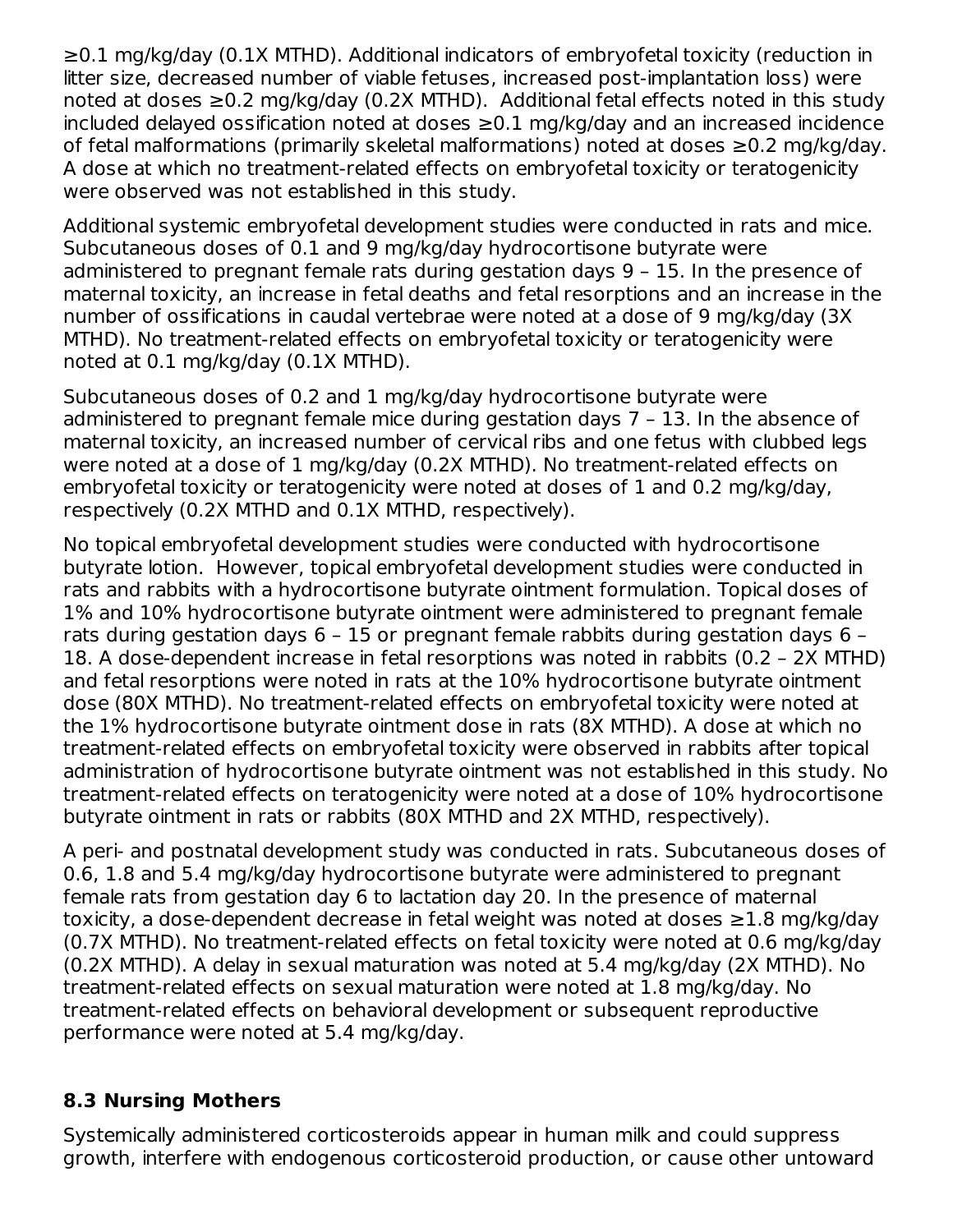effects. It is not known whether topical administration of corticosteroids could result in sufficient systemic absorption to produce detectable quantities in human milk. Because many drugs are excreted in human milk, caution should be exercised when Hydrocortisone Butyrate Lotion is administered to a nursing woman.

# **8.4 Pediatric Use**

Safety and efficacy in pediatric patients below 3 months of age have not been established.

Because of higher skin-surface-to-body-mass ratios, pediatric patients are at a greater risk than adults of HPA axis suppression when they are treated with topical corticosteroids [see Warnings and Precautions (5.1)]. They are therefore also at a greater risk of glucocorticosteroid insufficiency after withdrawal of treatment and of Cushing's syndrome while on treatment.

Eighty-four (84) pediatric subjects (3 months to less than 18 years of age) with moderate to severe atopic dermatitis affecting at least 25% of body surface area (BSA) treated with Hydrocortisone Butyrate Lotion three times daily for up to 4 weeks were assessed for HPA axis suppression. The disease severity (moderate to severe atopic dermatitis) and the dosing regimen (three times daily) in this HPA axis study were different from the subject population (mild to moderate atopic dermatitis) and the dosing regimen (twice daily) for which Hydrocortisone Butyrate Lotion is indicated. Seven of the 82 evaluable subjects (8.5%) demonstrated laboratory evidence of suppression, where the sole criterion for defining HPA axis suppression was a serum cortisol level of less than or equal to 18 mcg/dL after cosyntropin stimulation. Suppressed subjects ranged in age from 1 to 12 years and, at the time of enrollment, had 35% to 90% BSA involvement. These subjects did not develop any other signs or symptoms of HPA axis suppression. At the first follow-up visit, approximately 1 month after the conclusion of treatment, cosyntropin stimulation results of all subjects had returned to normal, with the exception of one subject. This last subject recovered adrenal function by the second post-treatment visit, 55 days post-treatment.

Cushing's syndrome, linear growth retardation, delayed weight gain, and intracranial hypertension have also been reported in pediatric patients receiving topical corticosteroids. Manifestations of adrenal suppression in pediatric patients include low plasma cortisol levels to an absence of response to ACTH stimulation. Manifestations of intracranial hypertension include bulging fontanelles, headaches, and bilateral papilledema.

# **8.5 Geriatric Use**

Clinical studies of Hydrocortisone Butyrate Lotion did not include sufficient numbers of subjects aged 65 and over to determine whether they respond differently from younger subjects.

# **11 DESCRIPTION**

Hydrocortisone Butyrate Lotion, 0.1% contains hydrocortisone butyrate, a nonfluorinated hydrocortisone ester, for topical use. The chemical name of hydrocortisone butyrate is Pregn-4-ene-3,20-dione, 11,21,-dihydroxy-17-[(1-oxobutyl)oxy(11β)-]. It has the following structural formula: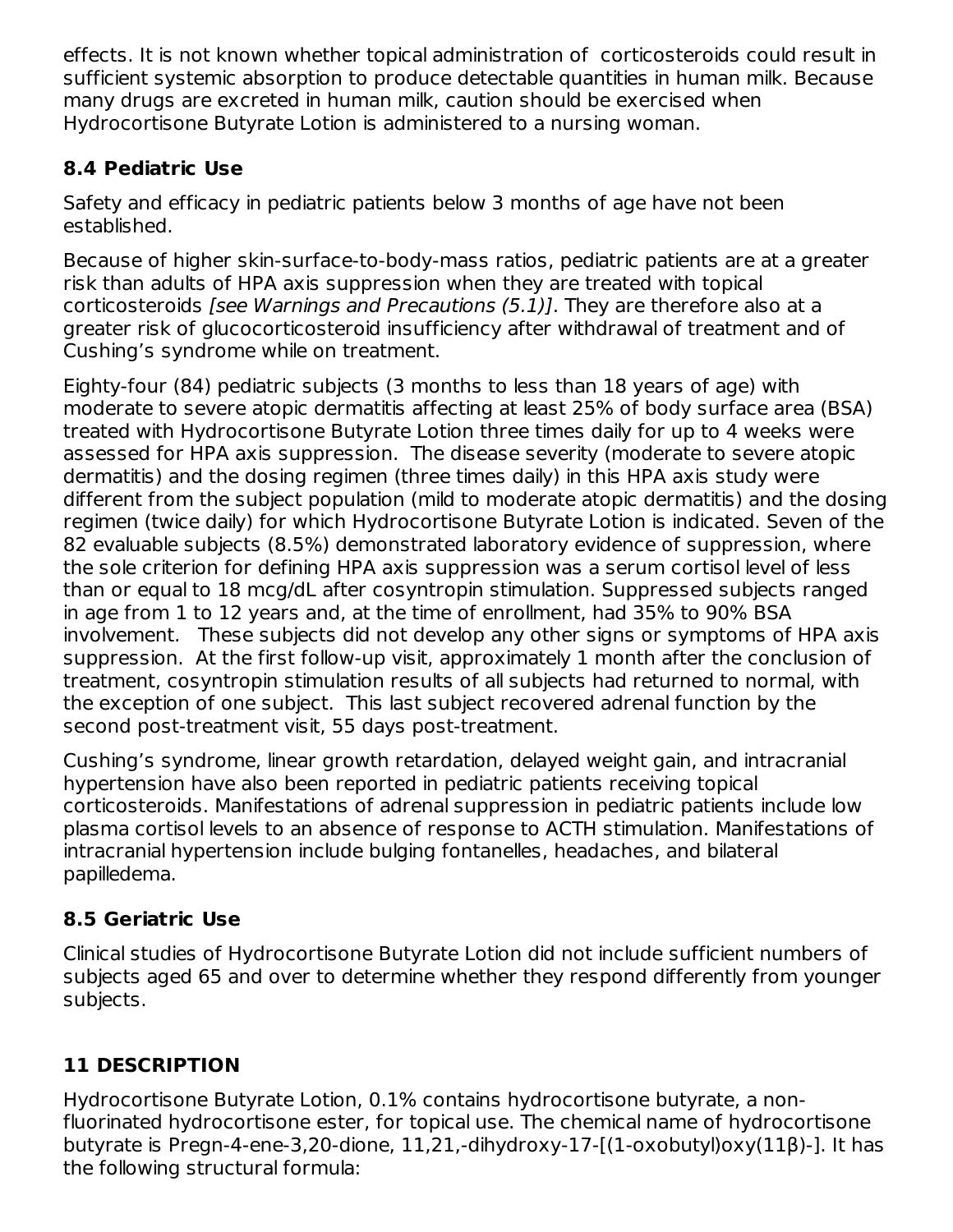Hydrocortisone butyrate is a white to off-white powder with a molecular weight of 432.56, and a molecular formula of  $\mathsf{C}_2$ 5H $_{36}\mathsf{O}_6$ . It is practically insoluble in water, slightly soluble in ether, soluble in methanol, in alcohol, and in acetone, and freely soluble in chloroform.

Each gram of Hydrocortisone Butyrate Lotion contains 1 mg of hydrocortisone butyrate in a white to off-white lotion base consisting of anhydrous citric acid, ceteth-20, cetostearyl alcohol, butylated hydroxytoluene (BHT), butylparaben, light mineral oil, propylparaben, purified water, safflower oil, sodium citrate, and white petrolatum.

# **12 CLINICAL PHARMACOLOGY**

# **12.1 Mechanism of Action**

Topical corticosteroids share anti-inflammatory, antipruritic, and vasoconstrictive properties. The mechanism of the anti-inflammatory activity of the topical corticosteroids is unclear. However, corticosteroids are thought to act by the induction of phospholipase  ${\sf A_2}$  inhibitory proteins, collectively called lipocortins. It is postulated that these proteins control the biosynthesis of potent mediators of inflammation such as prostaglandins and leukotrienes by inhibiting the release of their common precursor, arachidonic acid. Arachidonic acid is released from membrane phospholipids by phospholipase  $A_2$ .

# **12.3 Pharmacokinetics**

No studies were conducted to determine the pharmacokinetics of Hydrocortisone Butyrate Lotion.

The extent of percutaneous absorption of topical corticosteroids is determined by many factors, including the vehicle, the integrity of the epidermal barrier, and the use of occlusive dressings.

Topical corticosteroids can be absorbed through normal intact skin. Inflammation and/or other disease processes in the skin, occlusive dressings, or widespread application may increase percutaneous absorption.

Once absorbed through the skin, topical corticosteroids are handled through pharmacokinetic pathways similar to systemically administered corticosteroids.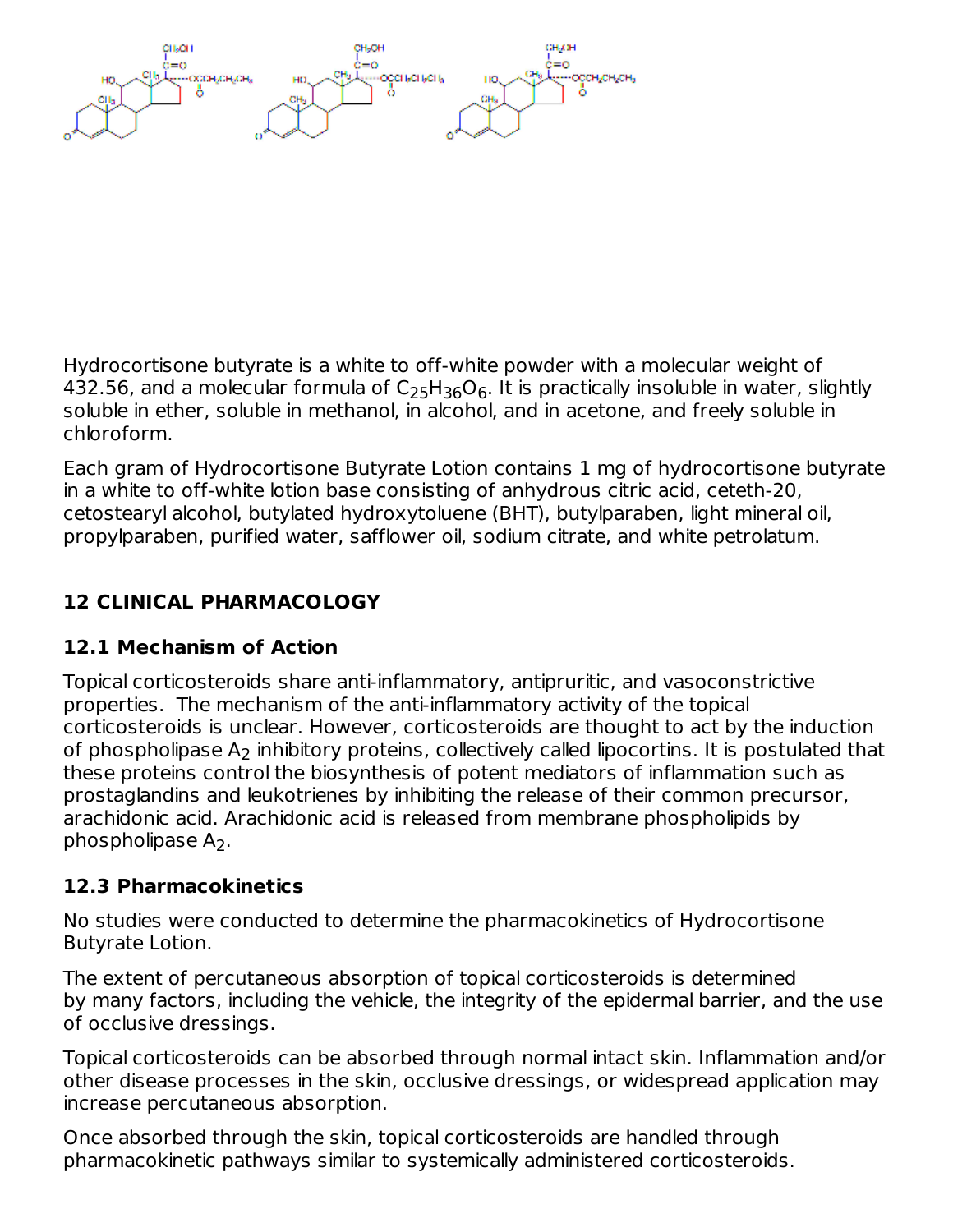# **13 NONCLINICAL TOXICOLOGY**

#### **13.1 Carcinogenesis, Mutagenesis, Impairment of Fertility**

In a 2-year dermal rat carcinogenicity study with Hydrocortisone Butyrate Lotion, hydrocortisone butyrate was administered to Sprague-Dawley rats at topical doses of 0.05, 0.15, and 0.3 mg/kg/day in males and 0.1, 0.25, and 0.5 mg/kg/day in females (0.1% lotion). No drug-related tumors were noted in this study up to the highest doses evaluated in this study of 0.3 mg/kg/day in males (0.1X MTHD) and 0.5 mg/kg/day in females (0.2X MTHD).

Hydrocortisone butyrate revealed no evidence of mutagenic or clastogenic potential based on the results of two in vitro genotoxicity tests (Ames test and  $L5178$ Y/TK<sup>+/-</sup> mouse lymphoma assay) and one in vivo genotoxicity test (mouse micronucleus assay).

No evidence of impairment of fertility or effect on mating performance was observed in a fertility and general reproductive performance study conducted in male and female rats at subcutaneous doses up to and including 1.8 mg/kg/day (0.7X MTHD). Mild effects on maternal animals, such as reduced food consumption and a subsequent reduction in body weight gain, were seen at doses ≥0.6 mg/kg/day (0.2X MTHD).

## **14 CLINICAL STUDIES**

In a multicenter, randomized, vehicle-controlled trial of 284 pediatric subjects 3 months to 18 years of age with mild to moderate atopic dermatitis, Hydrocortisone Butyrate Lotion or vehicle was applied twice daily for up to 4 weeks. Treatment success was assessed at day 29 (after 28 days of treatment) and was defined as the proportion of patients who achieved both "clear" or "almost clear" and at least a 2-grade improvement from baseline on a 5-point Physician's Global Assessment (PGA) scale. Study results are shown in Table 3.

|                      | Hydrocortisone Butyrate |                |
|----------------------|-------------------------|----------------|
|                      | Lotion                  | <b>Vehicle</b> |
|                      | $(n=139)$               | $(n=145)$      |
| Number (%) successes | 68 (49%)                | 35 (24%)       |

|  | TABLE 3. Efficacy results at Day 29 in pediatric subjects |
|--|-----------------------------------------------------------|
|--|-----------------------------------------------------------|

Another multicenter, randomized, double-blind study compared twice-daily treatment with Hydrocortisone Butyrate Lotion (n=151) to vehicle (n=150) for 3 or 4 weeks in adult subjects (ages 18 years or older) having atopic dermatitis, including those with mild or moderate severity. Results favored Hydrocortisone Butyrate Lotion over vehicle.

## **16 HOW SUPPLIED/STORAGE AND HANDLING**

Hydrocortisone Butyrate Lotion, 0.1% is white to off-white in color and supplied in bottles of 2 fl. oz. (NDC 68682-392-02) and 4 fl. oz. (NDC 68682-392-04).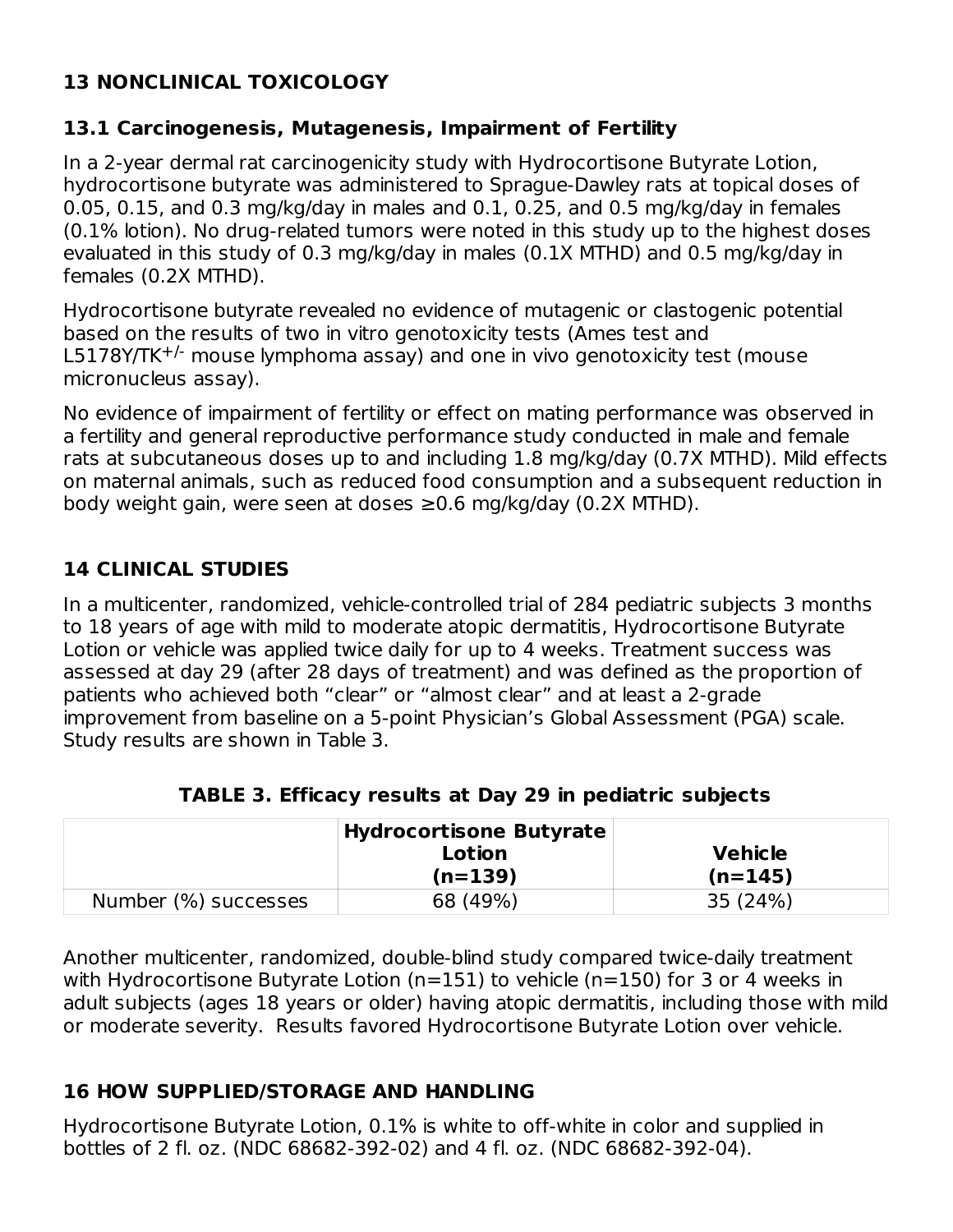Store at 25°C (77°F); excursions permitted to 15° to 30°C (59° to 86°F) [see USP Controlled Room Temperature]. Protect from freezing.

# **17 PATIENT COUNSELING INFORMATION**

Patients using Hydrocortisone Butyrate Lotion should receive the following information and instructions:

- Apply a thin layer to the affected skin two times daily and rub in gently.
- Discontinue Hydrocortisone Butyrate Lotion when control is achieved.
- Do not use for longer than 4 weeks.
- Avoid contact with the eyes.
- Do not bandage, otherwise cover, or wrap the affected skin area so as to be occlusive unless directed by physician.
- Do not use Hydrocortisone Butyrate Lotion in the diaper area, as diapers or plastic pants may constitute occlusive dressings.
- Do not use Hydrocortisone Butyrate Lotion on the face, underarms, or groin areas unless directed by physician.
- If no improvement is seen within 2 weeks, contact physician.
- Do not use other corticosteroid-containing products while using Hydrocortisone Butyrate Lotion without first consulting physician.

# **Distributed by:**

Oceanside Pharmaceuticals, a division of Bausch Health US, LLC Bridgewater, NJ 08807 USA

# **Manufactured by:**

Ferndale Laboratories, Inc. Ferndale, MI 48220 USA

U.S. Patent Number: 7,981,877

© 2021 Bausch Health Companies Inc. or its affiliates

9625201

# **PRINCIPAL DISPLAY PANEL – Hydrocortisone Butyrate Lotion 4 fl. oz. Carton**

#### **NDC 68682-392-04**

**Rx only**

**Hydrocortisone Butyrate Lotion, 0.1%**

**For topical use only Not for eye use**

**4 fl. oz. (118 mL)**

**OCEANSIDE PHARMACEUTICALS**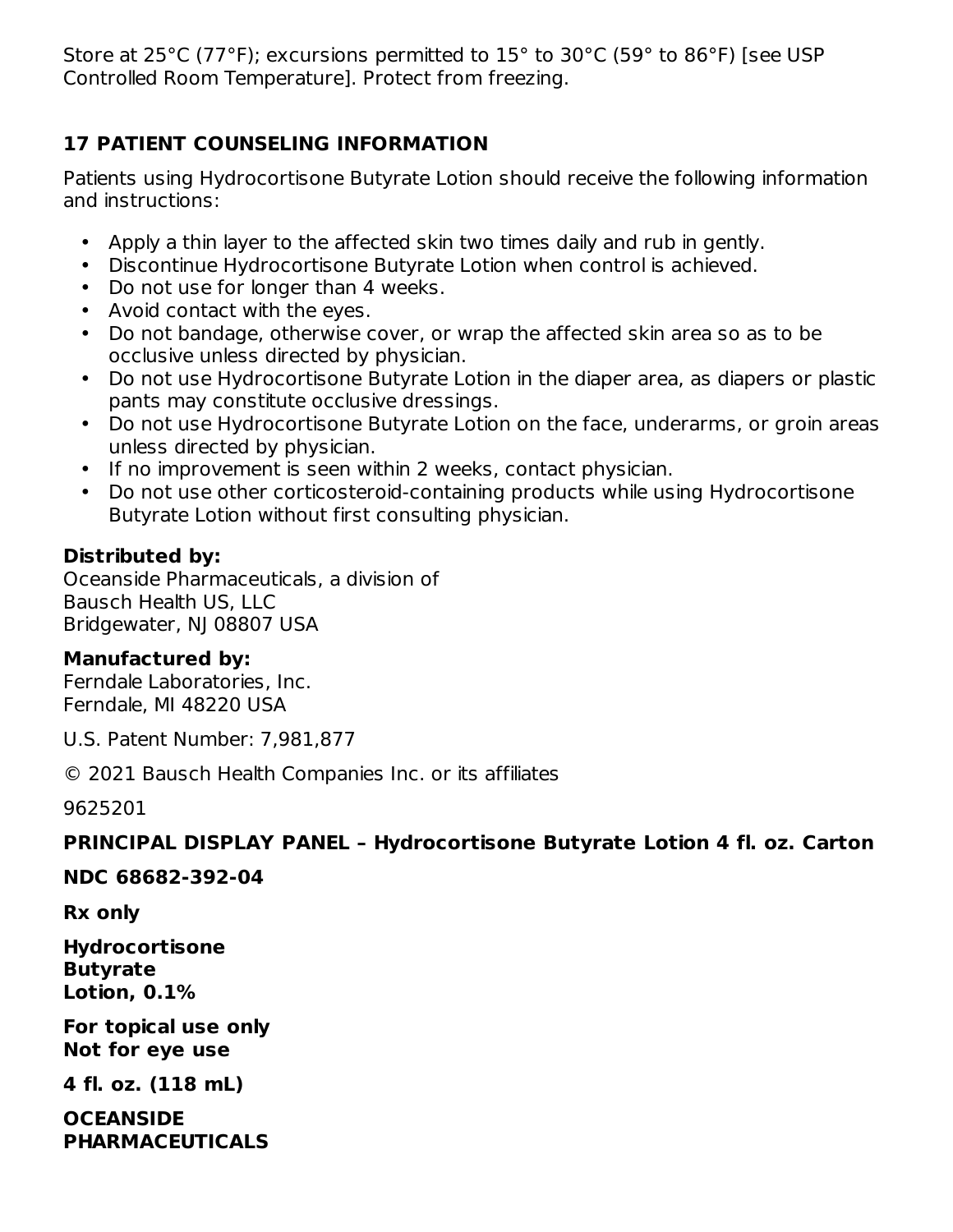

| <b>HYDROCORTISONE BUTYRATE</b>                                                               |                                |  |  |  |  |  |
|----------------------------------------------------------------------------------------------|--------------------------------|--|--|--|--|--|
|                                                                                              | hydrocortisone butyrate lotion |  |  |  |  |  |
|                                                                                              |                                |  |  |  |  |  |
| <b>Product Information</b>                                                                   |                                |  |  |  |  |  |
| HUMAN PRESCRIPTION DRUG<br><b>Item Code (Source)</b><br><b>Product Type</b><br>NDC:68682-392 |                                |  |  |  |  |  |